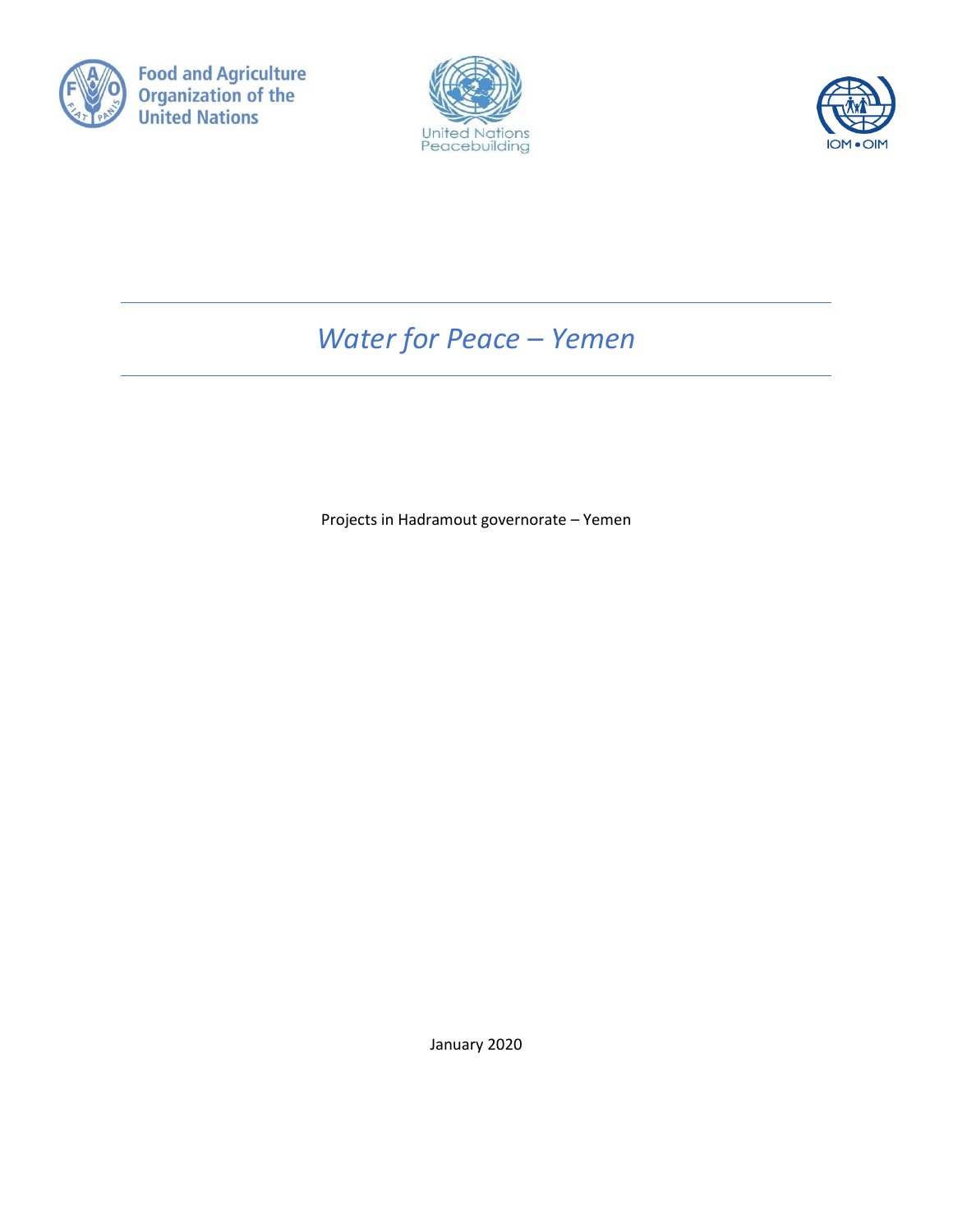



#### Introduction

The workshops titled **Water for Peace** and **Water for Food Security** were held on Wednesday 23/01/2020. Mr. Essam Hebrish Al-Kathiri, Undersecretary of Hadramout governorate for Hadramout Al-Wadi and Al-Saharaa districts Affairs, Mr. Hesham Mohammed Al-Saidi Assistant Undersecretary for Hadramout Al-Wadi and Al-Saharaa districts Affairs as well as the general director of Tarim district and a number of specialist general managers attended the launch of the two workshops.

#### **Two proposed projects in Tarim city were presented and they are:**

- 1- Water for Peace.
- 2- Water for Food Security.

In addition to the monitoring and evaluation system for both projects.

## An exercise to determine the conflict and peace dimensions:

The team was divided into groups as follows:

- 1- Thabi
- 2- Edid (2 groups)
- 3- Dammoun.
- 4- The main stream adjacent to Tarim city (2 groups).

Brainstorming and group discussions were held and resulted in a wealth of information. The conflict in each valley was determined in addition to its causes and effects. Each valley's situation will be explained separately.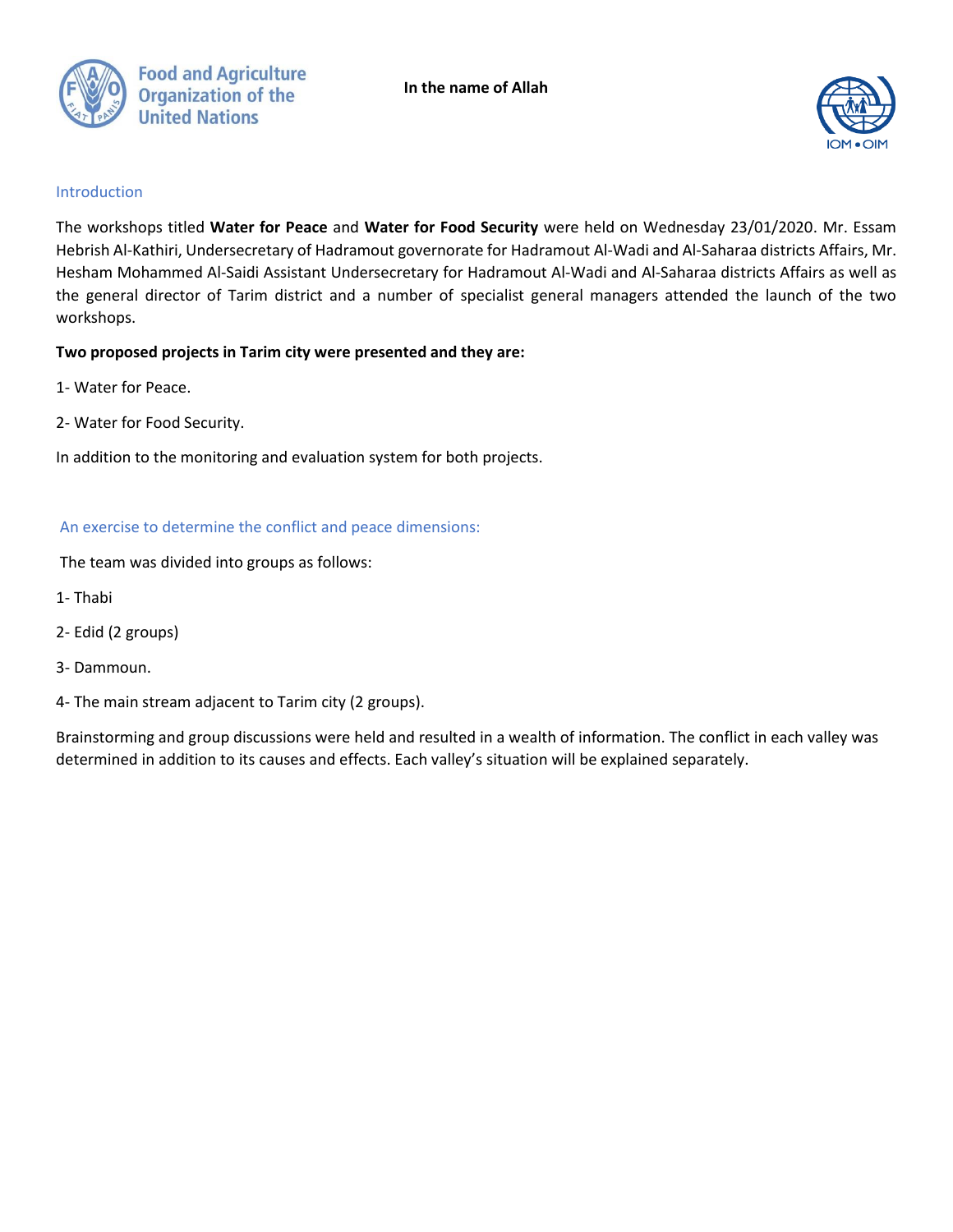



## 1 - Wadi Thabi

Conflict: it is a conflict about benefiting from the water of the torrents passing through Wadi Nasma in Thabi.

- 1- Large parts of the flood irrigation system were damaged.
- 2- The landowners unawareness of the public interest and of the resulting damage.
- 3- The increased volume of torrent water entering the valley from the downstream (from the hills).

#### **Effects:**

1- Continuous disagreements between members of the community because of the water conflict which psychologically affects children, for example by spreading animosities between them.

- 2- Inability to farm the lands located within the flood irrigation network (no economic return).
- 3- Trees, forestation, and the Christ's thorn jujube trees are all dying (vegetation damage).
- 4- A downfall in women's role in improving family income.
- 5- A decrease in animal wealth.
- 6- Increase in prices of livestock feed.
- 7- Not utilizing Christ's thorn jujube trees.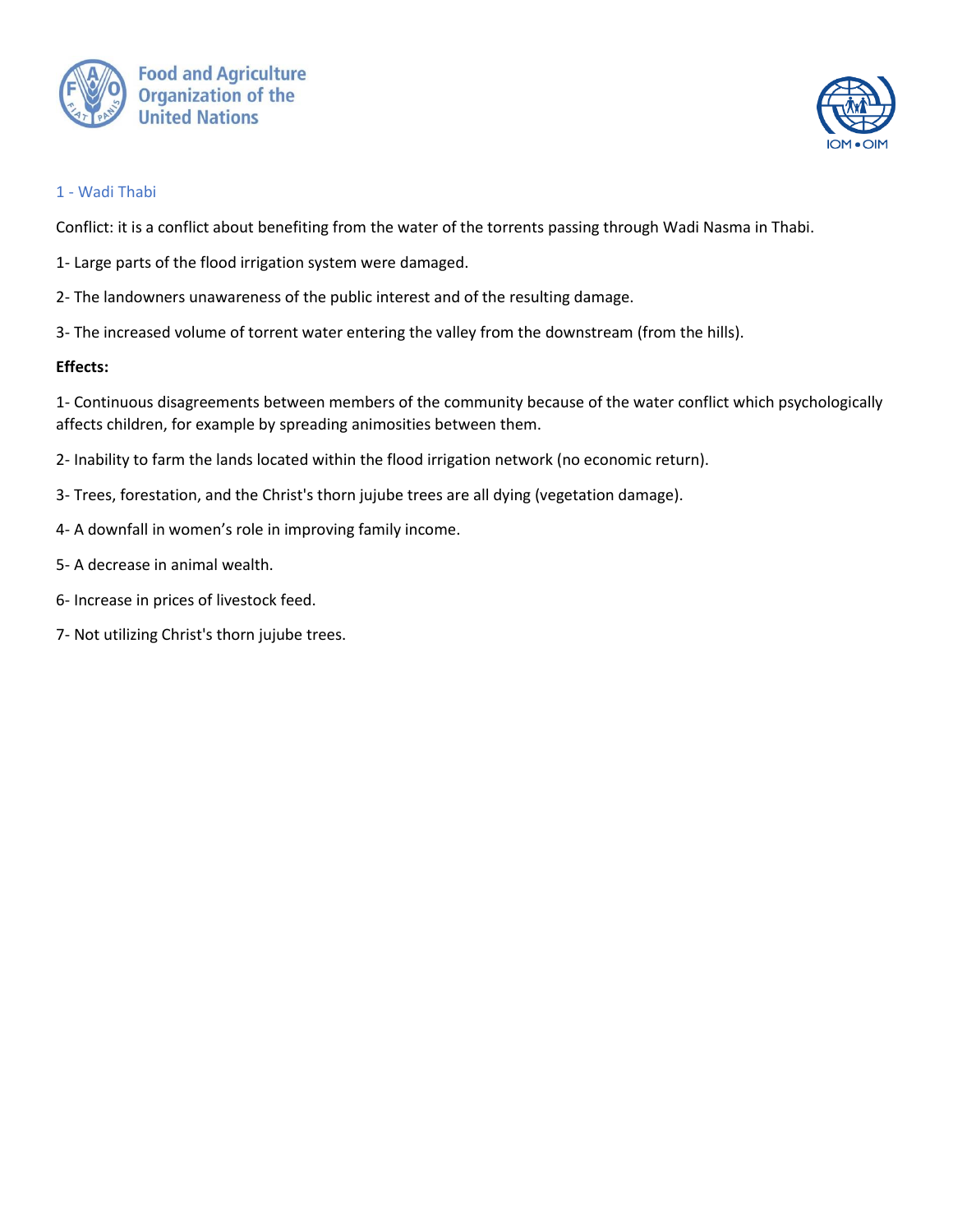



Mechanisms for Managing Conflicts Over Water:

| <b>Mechanisms for</b><br><b>Managing Conflicts</b><br><b>Over Water</b>                                          | Level of<br>participation/Access        | <b>Frequency of use</b> | <b>Authorities</b><br>implementing the<br>resolution | <b>Ability to achieve</b><br>harmony in the<br>community |
|------------------------------------------------------------------------------------------------------------------|-----------------------------------------|-------------------------|------------------------------------------------------|----------------------------------------------------------|
| Reconciling between<br>the parties through<br>negotiations.<br>(community-based)                                 | Participation in<br>decision-making     | Repeatedly              | Non-binding                                          | Community harmony<br>will be achieved.                   |
| Negotiating and<br>forming Multilateral<br>committee to resolve<br>the conflict.<br>(community-based)            | Participation in<br>decision-making     | Repeatedly              | Non-binding                                          | Community harmony<br>will be achieved.                   |
| Common law<br>arbitration between<br>the parties through<br>community leaders<br>committee.<br>(community-based) | They are informed<br>about the decision | One time.               | <b>Binding</b>                                       | Community harmony<br>will be achieved.                   |
| Judiciary<br>(Official)                                                                                          | They are informed<br>about the decision | One time.               | <b>Binding</b>                                       | Community harmony<br>will be achieved.                   |

#### **Advice on implementation:**

| What should the project do to preserve /improve the<br>relationship with the community?                                                                                   | What should the project avoid in order to not harm the<br>community?                   |
|---------------------------------------------------------------------------------------------------------------------------------------------------------------------------|----------------------------------------------------------------------------------------|
| 1- Emphasize to all members and components of the<br>target community that this project was launched for the<br>people's interest and for no other purposes.              | 1- The project must not be biased to one side over the<br>other during implementation. |
| 2- The project staff must consider and respect the<br>prevalent customs and traditions in the target community.                                                           | 2- Not considering any political or partisan aspects.                                  |
| 3- Ensuring building the capacity of the community and<br>assisting it to submit its development projects to other<br>donors that they it may not be able to reach alone. |                                                                                        |

# 2- Wadi Eidid (group 1):

Conflict: It is a conflict about maintenance and operation between rich famers and farmers with less assets.

Causes:

- 1- No works of maintenance.
- 2- Heavy flow of torrents.
- 3- Random construction works and growth of trees in torrents paths.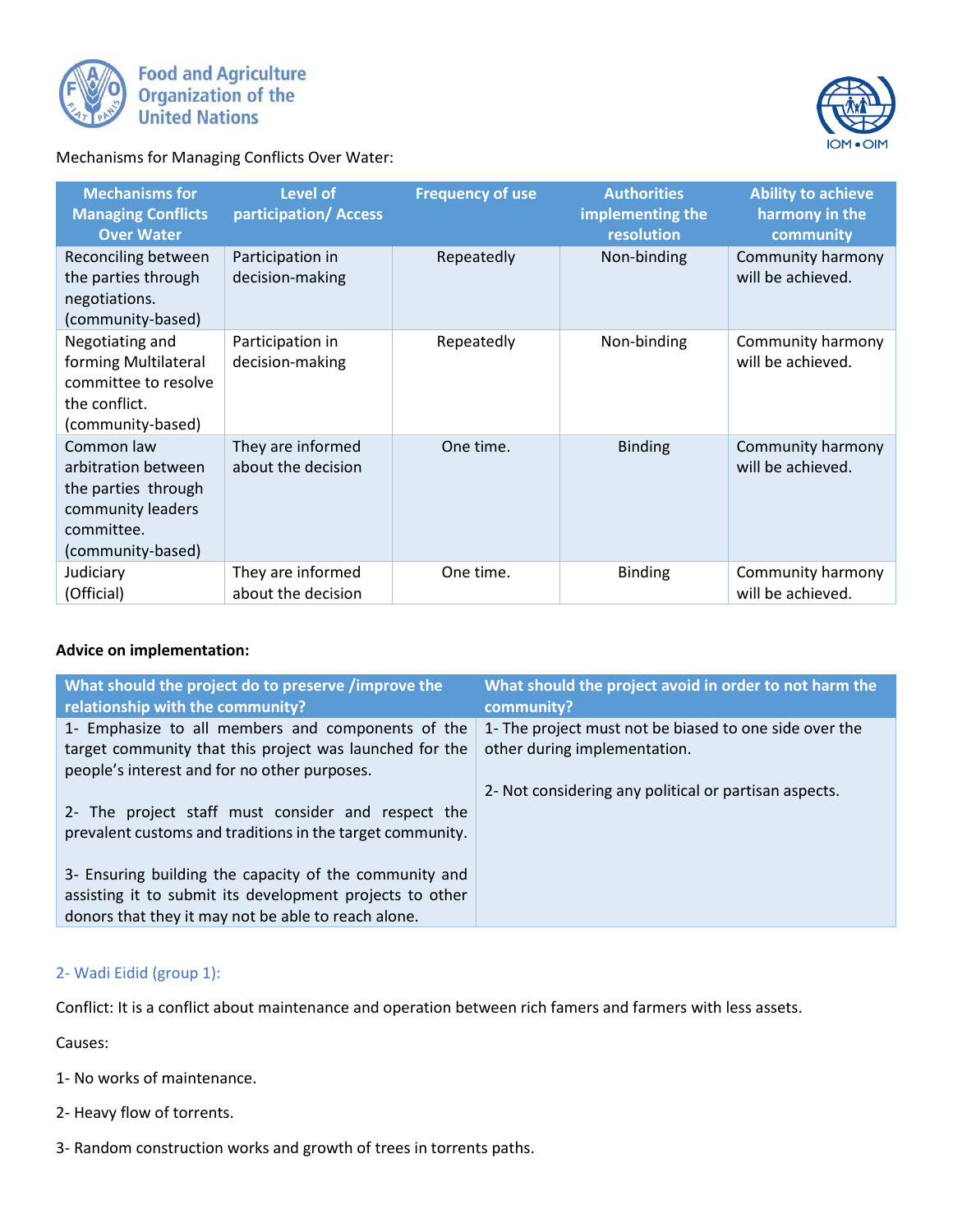



- 5- Ownerships of lands.
- 6- Climate changes.

#### **Effects:**

- 1- Soil erosion which deprived women from practicing their activities.
- 2- Decrease in the families income due to the decrease in crops caused by soil erosion.
- 3- Isolating the effected areas from services and infrastructures (schools, roads, playgrounds).
- 4- Blockage of torrent pathways and destruction of public and private properties.

#### **Mechanisms for Managing Conflicts Over Water:**

| <b>Mechanisms for</b><br><b>Managing Conflicts</b><br><b>Over Water</b>                                           | Level of<br>participation/Access        | <b>Frequency of use</b> | <b>Authorities</b><br>implementing the<br>resolution | <b>Ability to achieve</b><br>harmony in the<br>community |
|-------------------------------------------------------------------------------------------------------------------|-----------------------------------------|-------------------------|------------------------------------------------------|----------------------------------------------------------|
| Reconciling between<br>the parties through<br>negotiations.<br>(community-based)                                  | Participation in<br>decision-making     | Repeatedly              | Non-binding                                          | Community harmony<br>will be achieved.                   |
| Negotiating and<br>forming Multilateral<br>committee to resolve<br>the conflict.<br>(community-based)             | Participation in<br>decision-making     | Repeatedly              | Non-binding                                          | Community harmony<br>will be achieved.                   |
| Common law<br>arbitration between<br>the parties through<br>community leaders'<br>committee.<br>(community-based) | They are informed<br>about the decision | One time.               | <b>Binding</b>                                       | Community harmony<br>will be achieved.                   |
| Judiciary<br>(Official)                                                                                           | They are informed<br>about the decision | One time.               | <b>Binding</b>                                       | Community harmony<br>will be achieved.                   |

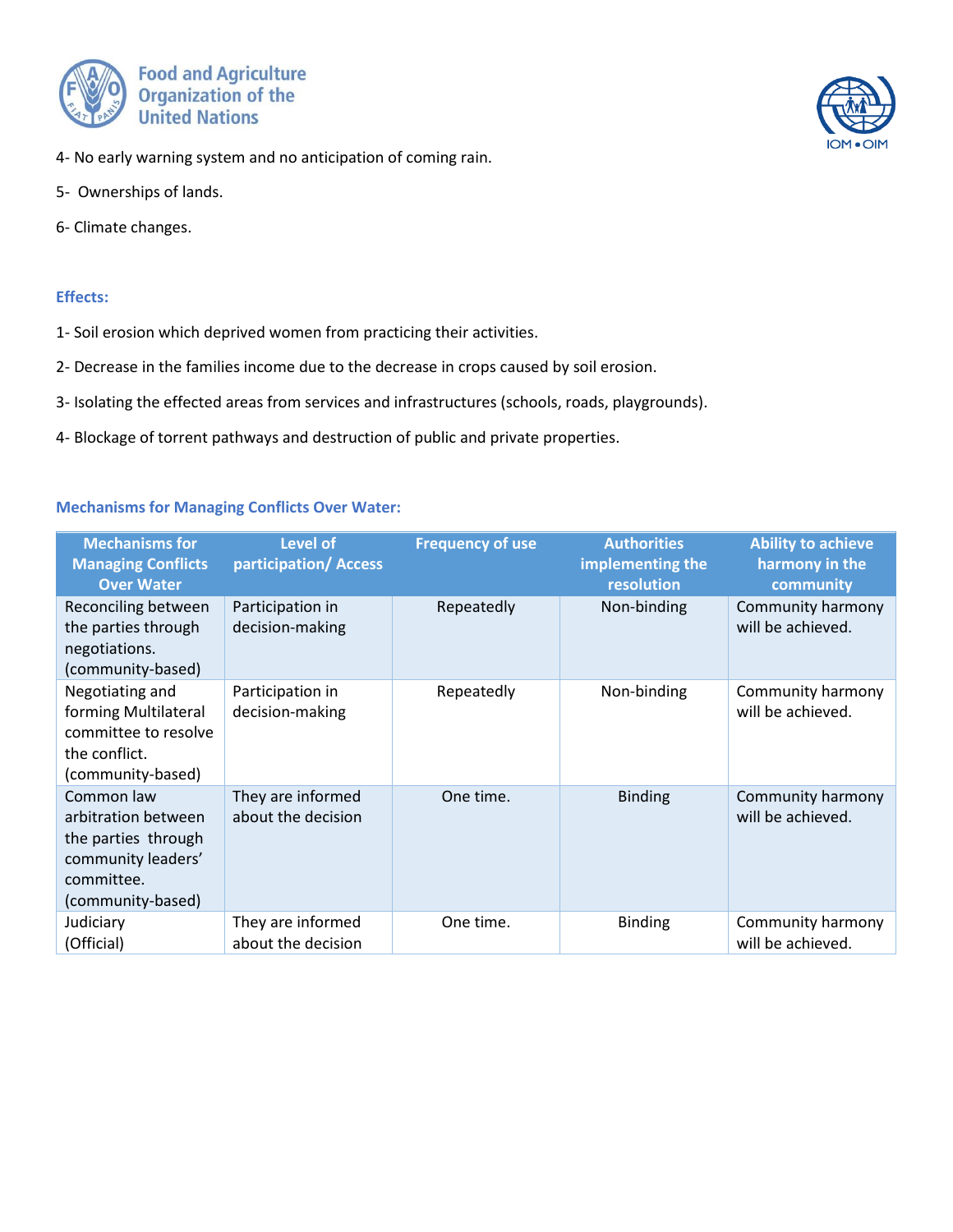



#### **Advice on implementation:**

| What should the project do to preserve /improve the                                                                                                                                                                                                                                                                                                                                                                                                                                             | What should the project avoid in order to not harm the                                                                                                                                                |
|-------------------------------------------------------------------------------------------------------------------------------------------------------------------------------------------------------------------------------------------------------------------------------------------------------------------------------------------------------------------------------------------------------------------------------------------------------------------------------------------------|-------------------------------------------------------------------------------------------------------------------------------------------------------------------------------------------------------|
| relationship with the community?                                                                                                                                                                                                                                                                                                                                                                                                                                                                | community?                                                                                                                                                                                            |
| 1- Transparency.<br>2- Ensuring community contribution.<br>3- Utilizing the help of experts from the local community.<br>4- Coordinating with governmental and nongovernmental<br>relevant authorities.<br>5- Conducting community, environmental, vocational and<br>economic studies related to the project.<br>6- Prioritizing recruitment from the local community, then<br>from the IDPs and returnees.<br>7- Drawing on the previous lessons learned and studies of<br>water distribution. | 1- lying.<br>2- Favoritism, nepotism and corruption.<br>3- Utilizing the help of incompetent and non-local experts<br>who have bad reputation.<br>4- Utilizing the help of local incompetent experts. |

#### **3- Wadi Edid (group 2), women's group.**

Conflict: A conflict about using lands due to shortage of water.

#### **Causes:**

- 1- Seeking financial gains.
- 2- Weak agricultural production and income.
- 3- Lack of awareness of food security.
- 4- Climate change and the cost of extracting water.
- 5- No existing legal guarantees for the tenants' rights.

#### **Effects:**

- 1- Malnutrition in children.
- 2- Blocking torrents pathways.
- 3- Burial of wells.
- 4- Compromising food security.
- 5- Male and female unemployment.
- 6- Increased family burdens on women.
- 7- Weak local production.
- 8- Weak family income leading to community conflict.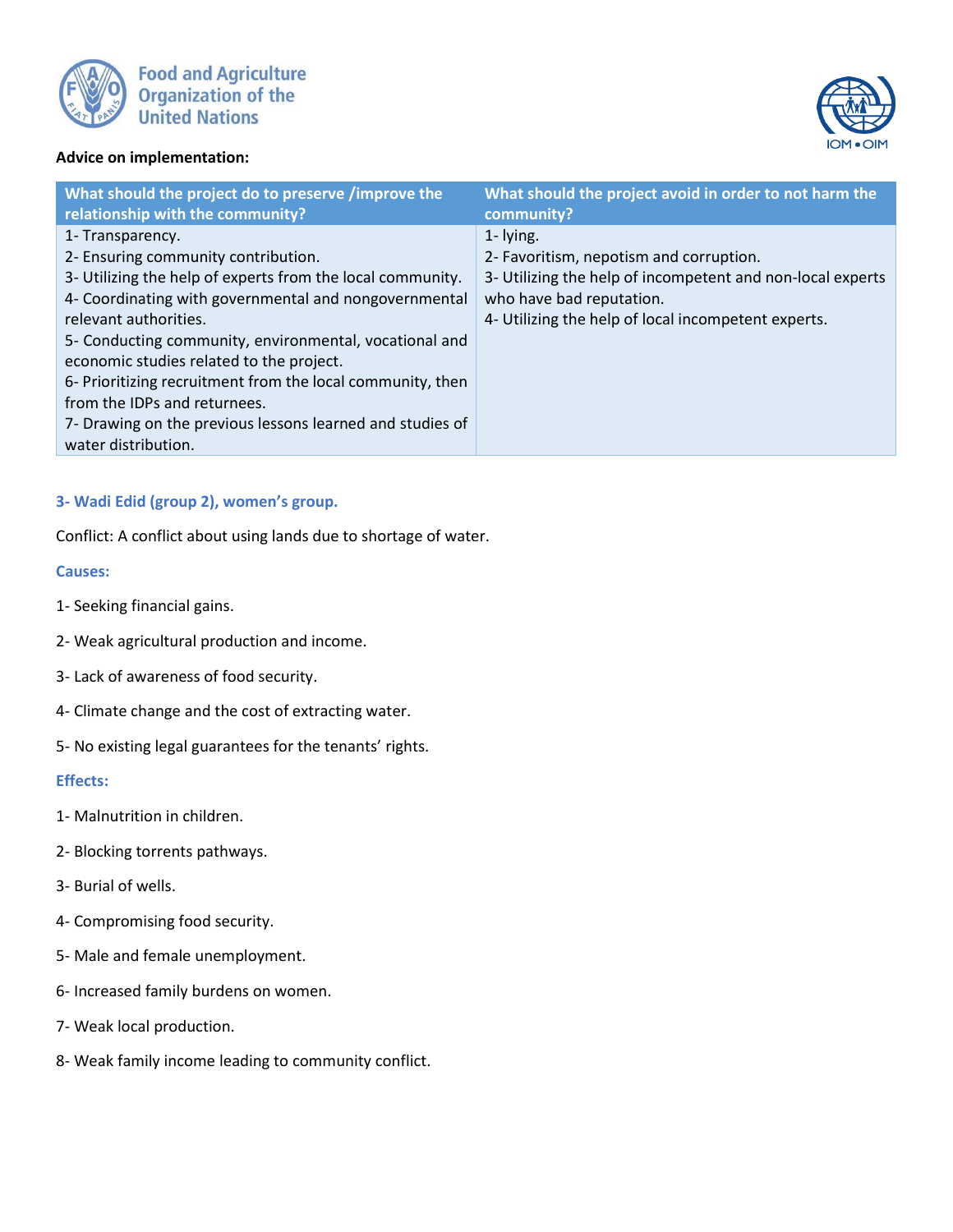

**Food and Agriculture<br>Organization of the<br>United Nations** 



**Mechanisms for Managing Conflicts Over Water:** 

| <b>Mechanisms for</b><br><b>Managing Conflicts</b><br><b>Over Water</b>                                           | <b>Level of</b><br>participation/Access | <b>Frequency of use</b> | <b>Authorities</b><br>implementing the<br>resolution | <b>Ability to achieve</b><br>harmony in the<br>community                                              |
|-------------------------------------------------------------------------------------------------------------------|-----------------------------------------|-------------------------|------------------------------------------------------|-------------------------------------------------------------------------------------------------------|
| Reconciling between<br>the parties through<br>negotiations.<br>(community-based)                                  | Participation in<br>decision-making     | Repeatedly              | Non-binding                                          | Community harmony<br>will be achieved as<br>well as decreasing<br>conflicts and<br>increasing income. |
| Negotiating and<br>forming Multilateral<br>committee to resolve<br>the conflict.<br>(community-based)             | Participation in<br>decision-making     | Repeatedly              | Non-binding                                          | Community harmony<br>will be achieved as<br>well as decreasing<br>conflicts and<br>increasing income. |
| Common law<br>arbitration between<br>the parties through<br>community leaders'<br>committee.<br>(community-based) | They are informed<br>about the decision | One time.               | <b>Binding</b>                                       | Community harmony<br>will be achieved as<br>well as decreasing<br>conflicts and<br>increasing income. |
| Judiciary<br>(Official)                                                                                           | They are informed<br>about the decision | One time.               | <b>Binding</b>                                       | Community harmony<br>will be achieved as<br>well as decreasing<br>conflicts and<br>increasing income. |

# **Advice on implementation:**

| What should the project do to preserve /improve the<br>relationship with the community? | What should the project avoid in order to not harm the<br>community? |
|-----------------------------------------------------------------------------------------|----------------------------------------------------------------------|
| 1- Respecting and adhering to customs and traditions.                                   | 1- Imposing a uniform on women.                                      |
| 2- Working in suitable times (especially for women).                                    | 2- Imposing a work or training location outside the                  |
| 3- Assigning appropriate work to women.                                                 | women's areas.                                                       |
| 4- Assigning female staff to handle everything related to                               | 3- Inequality in distributing the allocations of the cash for        |
| women.                                                                                  | work program as well as other activities and tasks.                  |
| 5- Seeking and considering women's opinions.                                            |                                                                      |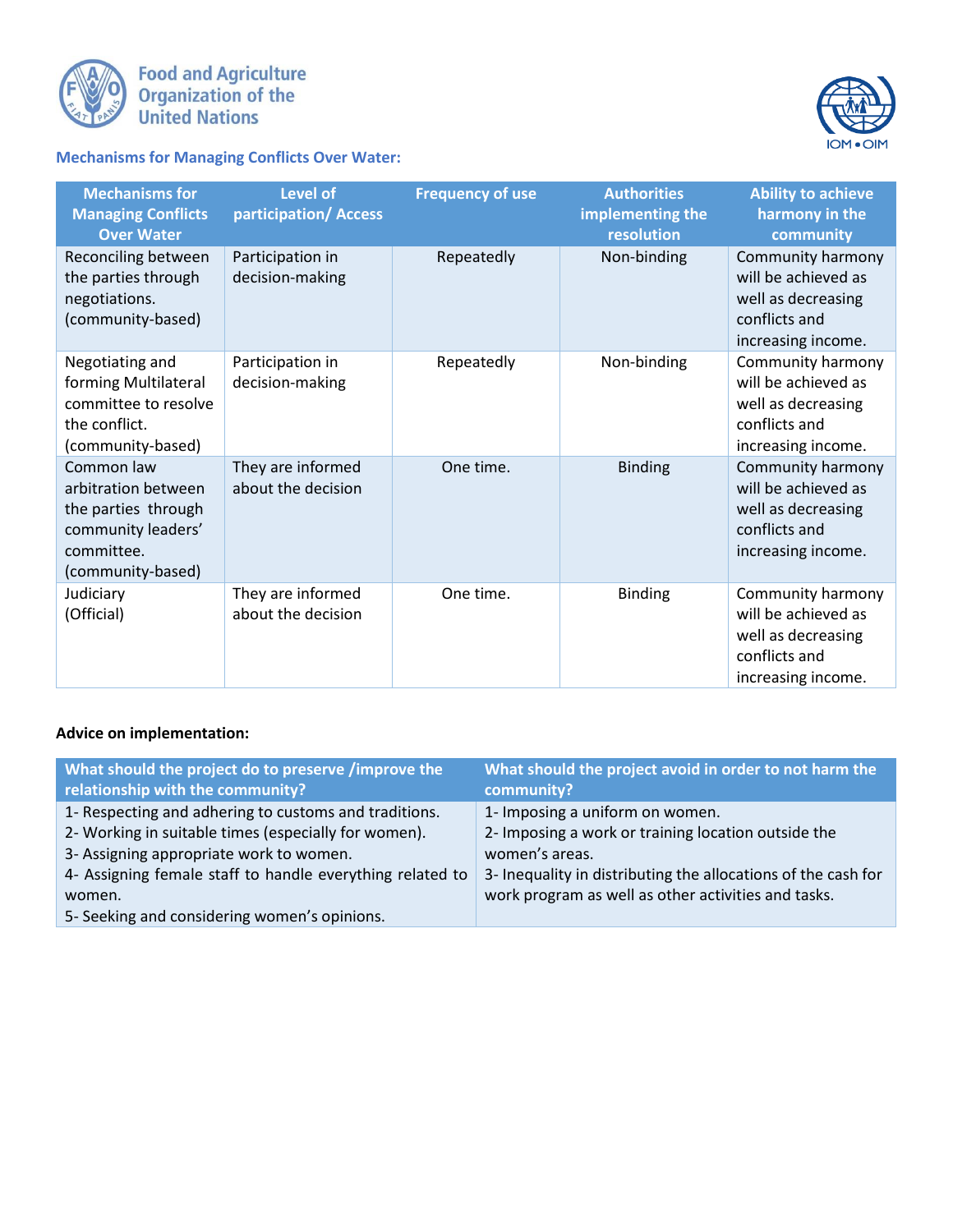



#### **4- Wadi Dammoun:**

Conflict: Water does not reach the farmer's fields in Wadi Dammoun

#### **Causes:**

- 1- Deepening the valley's water pathway randomly for the purposes of construction or building roads.
- 2- The community's need for fill materials to be used in construction works.
- 3- Absence of a law that regulates the interventions and new works in the torrents pathways.
- 4- Community's indifference and not taking a strict position with regards to the community-harming interventions.
- 5- Weakness of the security authorities.
- 6- The authorities relevant to these responsibilities are not performing their duties.

7- Nationalizing the farmlands in the 70s of the past century and the issuance of the agricultural reform law, both of which led to weakening the landowners' adoption of the old traditions regulating the use of torrent pathways.

#### **Effects:**

1- Presence of stagnant water puddles increases the risk against children in that area.

- 2- Decrease in the size of farmed areas which are irrigated with torrent water.
- 3- Spread of diseases due to stagnant water.
- 4- Decrease in employment opportunities in the field of agriculture for women.
- 5- Decrease in income leading young males to stop marrying which caused an increase in the levels of spinsterhood.
- 6- Absence of food security.
- 7- A downfall in the living standard of farmers in Wadi Dammoun.

8- Increasing ground water volume by deepening the valley's topside which in turn deprived the farmlands from torrent irrigation.

9- Nonexistence of none-farmed lands in the pathway, which led to turning them into you play areas for youth and children.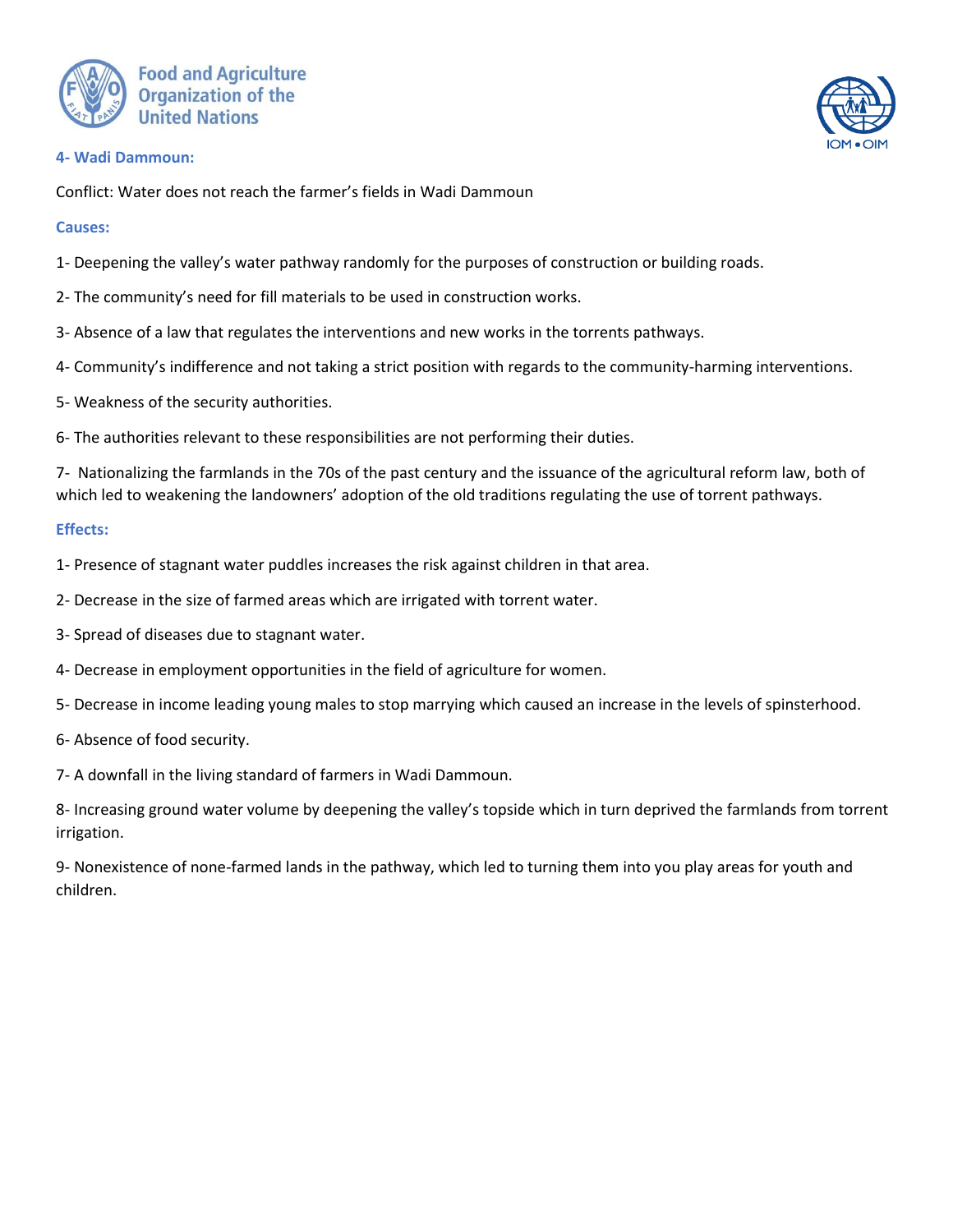



# **Mechanisms for Managing Conflicts Over Water:**

| <b>Mechanisms for</b><br><b>Managing Conflicts</b><br><b>Over Water</b>                                           | <b>Level of</b><br>participation/Access | <b>Frequency of use</b> | <b>Authorities</b><br>implementing the<br>resolution | <b>Ability to achieve</b><br>harmony in the<br>community |
|-------------------------------------------------------------------------------------------------------------------|-----------------------------------------|-------------------------|------------------------------------------------------|----------------------------------------------------------|
| Reconciling between<br>the parties through<br>negotiations.<br>(community-based)                                  | Participation in<br>decision-making     | Repeatedly              | Non-binding                                          | Community harmony<br>will be achieved.                   |
| Negotiating and<br>forming Multilateral<br>committee to resolve<br>the conflict.<br>(community-based)             | Participation in<br>decision-making     | Repeatedly              | Non-binding                                          | Community harmony<br>will be achieved.                   |
| Common law<br>arbitration between<br>the parties through<br>community leaders'<br>committee.<br>(community-based) | They are informed<br>about the decision | One time.               | <b>Binding</b>                                       | Community harmony<br>will be achieved.                   |
| Judiciary<br>(Official)                                                                                           | They are informed<br>about the decision | One time.               | <b>Binding</b>                                       | Community harmony<br>will be achieved.                   |

# **Advice on implementation:**

| What should the project do to preserve /improve the                                                                                                                                                                                                                                                                | What should the project avoid in order to not harm the                                                                                                                                                                                                                                                                                                                                                                                      |
|--------------------------------------------------------------------------------------------------------------------------------------------------------------------------------------------------------------------------------------------------------------------------------------------------------------------|---------------------------------------------------------------------------------------------------------------------------------------------------------------------------------------------------------------------------------------------------------------------------------------------------------------------------------------------------------------------------------------------------------------------------------------------|
| relationship with the community?                                                                                                                                                                                                                                                                                   | community?                                                                                                                                                                                                                                                                                                                                                                                                                                  |
| 1- Practicing neutrality and not cause group-based,<br>territory-based or tribe-based conflicts.<br>2- Engaging the local community and consulting its<br>members before implementing works in their areas.<br>3- Involving the residents of the target areas in the<br>implementation of projects in their areas. | 1- Highlighting religious disagreements and political<br>quibbles and practicing them.<br>2- Conducting field work in irregular working hours which<br>are agreed upon in the area.<br>3- Parking heavy machinery and equipment in the tight<br>roads and alleys and impeding the people's movement.<br>4- Disposing of garbage and work debris in the area.<br>5- Grouping and storing construction materials close to<br>populated areas. |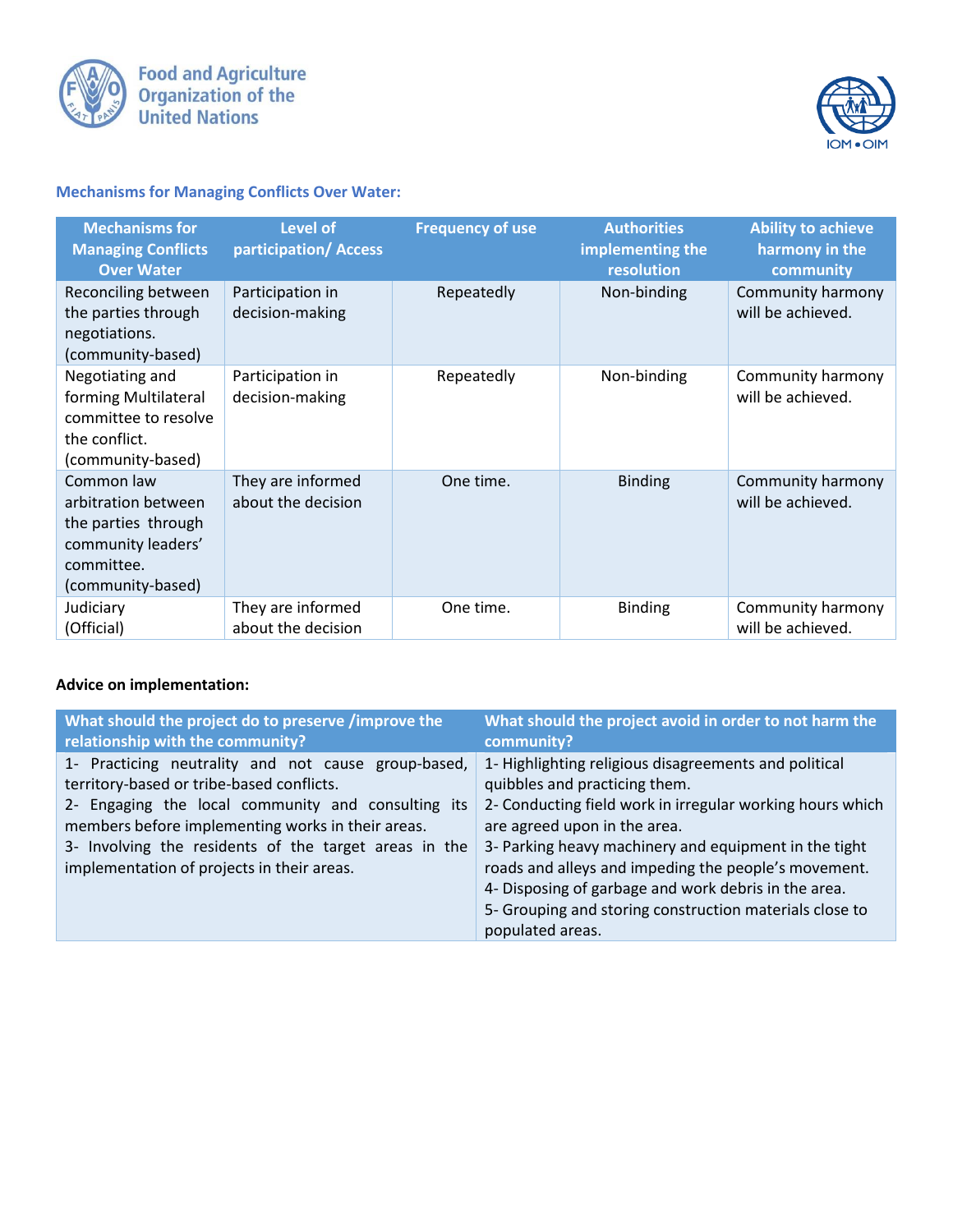



#### **6- The main runway for Hadramout Valley which is adjacent to Tarim city (group)**

Conflict: a conflict about the rights to the water between people in the top of the valley and people at the bottom of the valley.

#### **Causes:**

- 1- The torrent pathway is blocked by Sesbania trees.
- 2- The torrent irrigation structures were destroyed and were not rebuilt.
- 3- Absence of relevant laws and negligence of relevant customs and traditions.
- 4- No presence of government authorities responsible for the torrents pathways.
- 5- Urban sprawl near to the torrents pathways.
- 6- Political changes in the 70s of the past decade led to the abandonment of the farmlands by their owners.
- 7- Abandonment of farmlands.
- 8- Disputes over the lands near to the torrent pathways.

#### **Effects:**

- 1- Change in the work type to service work (as opposed to production).
- 2- Isolating school children from their schools.
- 3- Female farmers are affected and forced to work in remote areas.
- 4- The vegetation changed from a useful element to a less useful one.